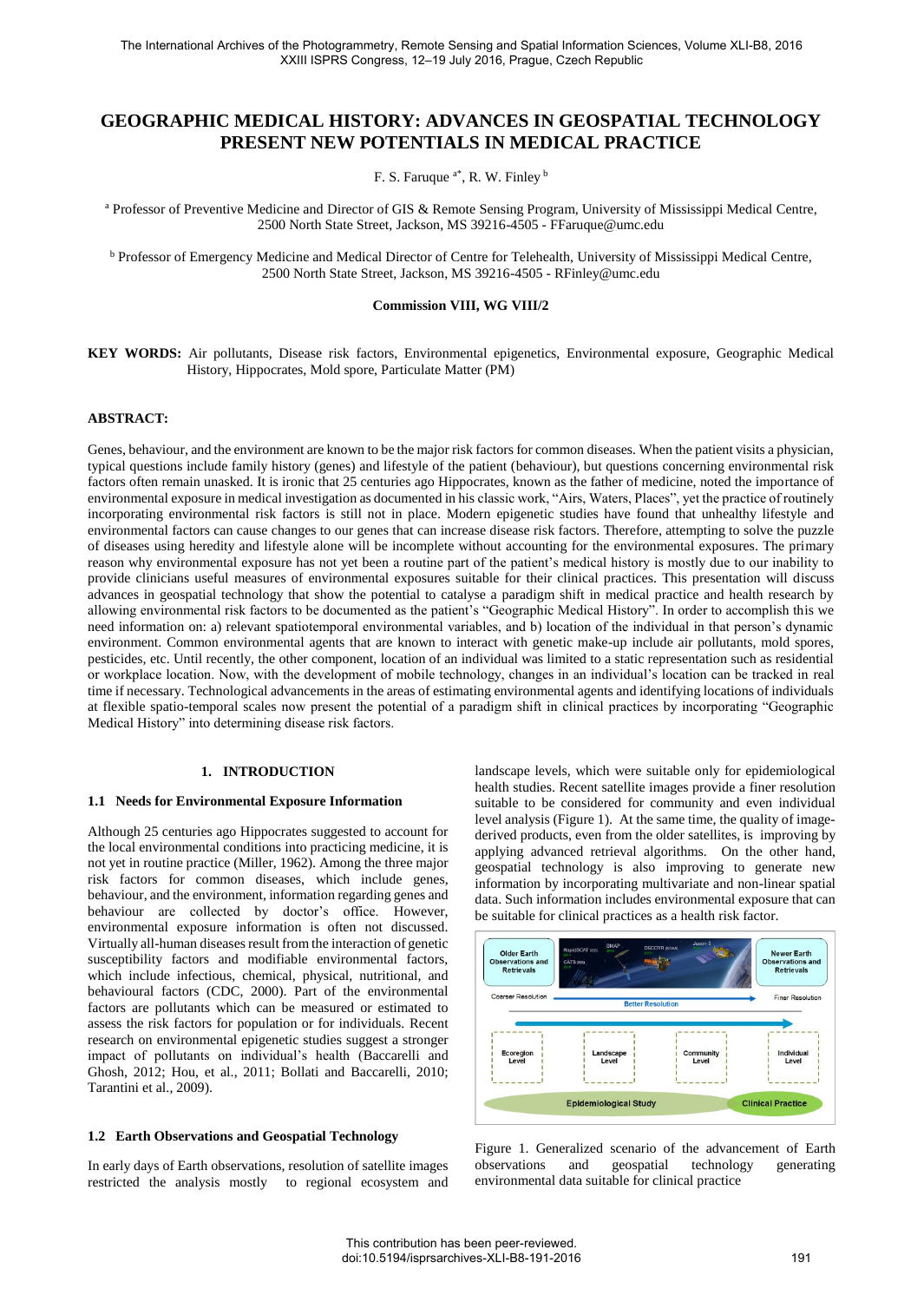## **1.2 Scale**

There have been continuous efforts to better understand the integrated Earth system globally to benefit human health and health of the ecosystem by space agencies like NASA (Space Studies Board, 2015). Scale is the factor to determine the usefulness of the measurements whether for individual human health or for the ecosystem. While human health is influenced even at the ecosystem level, incorporating environmental exposure for clinical practice for individual health requires measurements at a much finer scale. With advancements in Earth observations and geospatial technology, variables from the ecoregion level to personal exposure level can now account for health outcome analysis. A unique strength of geospatial technology is due to its ability to handle multiple scales at the same time when the data quality is supported. As the interactions and changes that affect human well-being take place at more than one scale and also across various scales, the ability to handle different scales is important. A multiscale approach that simultaneously uses larger- and smaller-scale assessments can help identify important dynamics of the system that might otherwise be overlooked (WHO, 2005).

#### **1.3 Earth Observations in Tracking Air Pollutants**

Earth observing satellite systems have played a major role in tracking a variety of air pollutants, whether generated from planetary processes or from anthropogenic sources that are harmful to human health (Griffin et al., 2012). Particulate matters are among the worst air pollutants to cause multiple health hazards and these pollutants have been estimated at various scales.

#### **1.3.1 Particulate Matter (PM)**

Two to four million annual deaths are associated with PM2.5 globally (Apte et al., 2015; Silva et al., 2013; Anenberg et al., 2010). The magnitude of ambient PM2.5 related disease burden is humongous- more than malaria and HIV-AIDS combined (Lim et al., 2012; Lozano et al., 2012).

While success in capturing total column atmospheric particulate matter is phenomenal, estimating ground level particles (GLP) from satellite data is not as reliable. Techniques that can account for multivariate and nonlinear relationships, such as machine learning, show potential in generating ground level PM2.5 from satellite derived aerosols. In a recent study, Lary et al., (2014) generated daily global PM2.5 estimates at 10 km resolution using a suite of remote sensing and meteorological data products validated using ground-based PM2.5 data. Such studies demonstrate potential for estimating more reliable PM2.5 at even better resolution utilizing newer satellite data.

In recent years there have been initiatives for real-time surveillance system to track pollutants utilizing Earth observations. One such system is GeoMedStat, developed by the University of Mississippi Medical Center (UMMC), that generates daily Ozone and PM2.5 estimates for the state of Mississippi utilizing NASA satellite and EPA ground monitored data to study the association of daily hospital admissions due to asthma (Faruque, et al, 2014a; Morain and Budge, 2008). Figure 2 schematically shows the process flow for daily geospatial surface modelling for ground level PM2.5 (GPL) and ozone for GeoMedStat.



Figure 2. Process diagram for daily geospatial surface modelling for ground level PM2.5 (GPL) and ozone for GeoMedStat

## **1.3.2 Harmful Airborne Fungal Spores (HAFS)**

Another significant health risk factor is exposure to mold spores. Exposure to harmful airborne fungal spores (HAFS) is known to cause a wide range of adverse health effects, mild to severe. While the impact of outdoor mold spores on health has been documented in a host of literature (Dales, et al., 2000; Burney et al., 2008; Simon-Nobbe et al, 2007; Bousquet et al., 2009), information on the abundance of these spores is not available on a local scale because of sparsity monitoring facilities. The National Allergy Bureau (NAB) of the US maintains a number of mold spore monitoring stations to provide information to the public about outdoor mold levels. However, due to the cost of running these stations, they are very sparsely located, only 46 in the entire US. Therefore, sources that provide nationwide fungal spore abundance rely on extrapolated data over large areas often with no data for an entire state (Figure 3). Also, current information only includes the range of total count, even though specific fungi types contribute to specific health impacts. In a pilot study, spatiotemporal surface models was utilized to generate six clinically significant spore types for the Central Mississippi region in the US at 10 km resolution utilizing Earth observation data (Figure 4) (Faruque, et al., 2014b).





Figure 3. Example of currently available relative mold spore frequency map (http://www.weather.com/maps/ health)

Figure 4. Example of geospatial surface model of estimated mold spore abundance at 10-Km resolution for central Mississippi, USA.

However, current technology and data can support generating such daily estimates at 500-Meter spatial resolution, which can be a useful resource for the practicing allergists to have an idea about the exposure of their patients to mold spore allergens.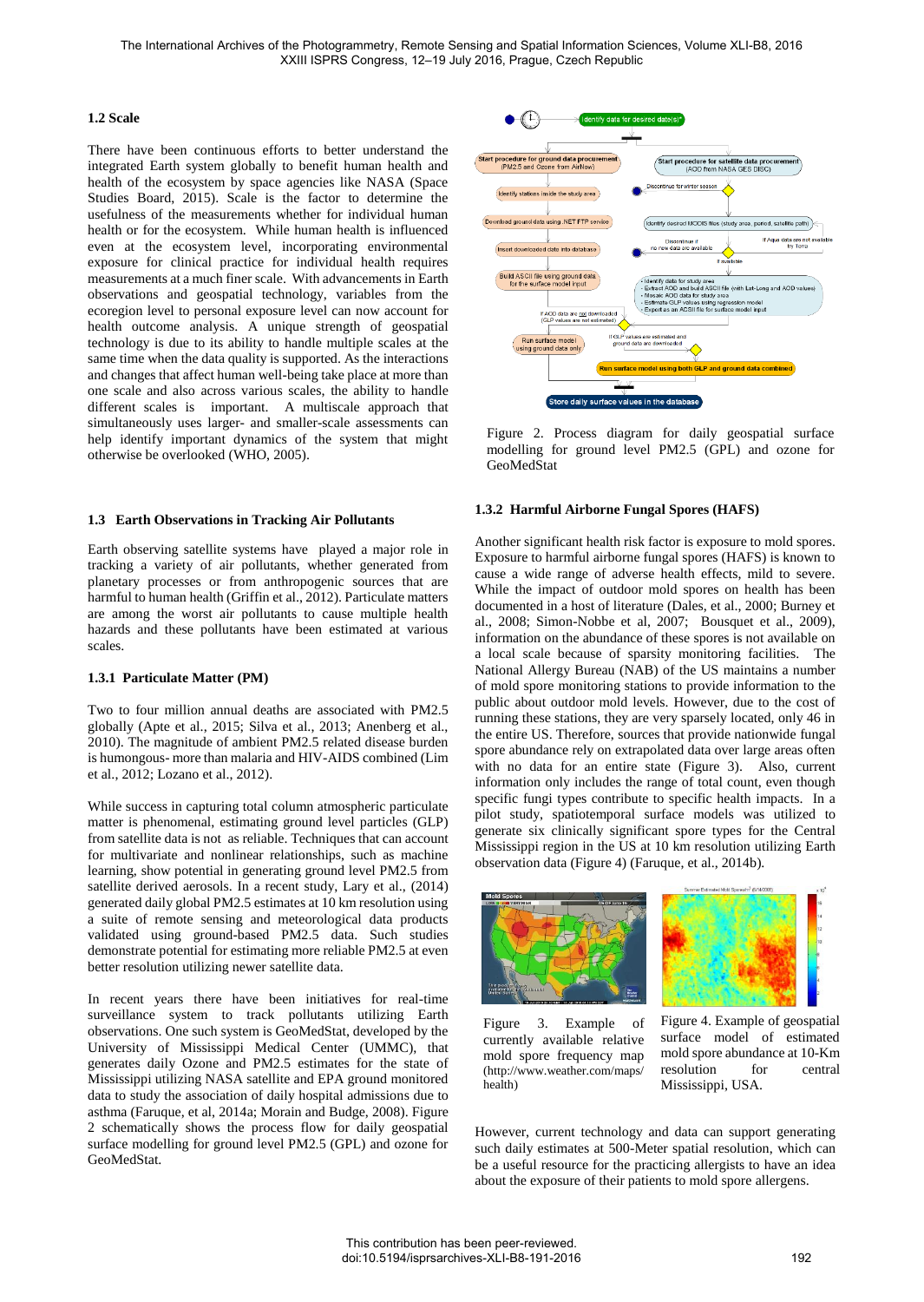## **2. TECHNOLOGICAL ADVANCEMENTS**

### **2.1 Satellite Data**

There have been continuous efforts to better understand the integrated Earth system globally to benefit human health and health of the ecosystem by space agencies like NASA (Space Studies Board, 2015). Over the years, space agencies across the globe have achieved significant improvements in data quality including spatial and spectral resolutions. In addition, there have been efforts for special instrumentation necessary for health applications. For example, NASA has recently selected a proposal to put new instruments in low-Earth orbit to track the abundance and types of particulate matter at 1 km resolution (NASA, 2016). If successful, this will be a major breakthrough in determining particulate types using satellite data. This type of initiative is bringing the potential of using environmental exposures closer to medical practice.

# **2.2 Next-Generation Air Quality Measurement Technologies**

The conventional stationary air quality monitoring facilities provide the best quality data and are the standard sources of data validation for estimates generated using Earth observation data. However, these monitoring facilities require expensive instruments, specialized trained personnel and costly maintenance. Therefore, such facilities are sparsely located, for example, for daily PM2.5 data there are only 320 monitoring facilities in the entire US (Faruque, et al., 2014a). There has been a trend in recent years to increase the spatio-temporal coverage of the air pollution information by combining the low-cost portable ambient sensors and the Wireless Sensor Network (WSN) into one system which often referred to as he Next Generation Air Pollution Monitoring System (TNGAPMS) (Gayle, 2016; Yw, et al., 2015).

# **2.3 Personal Pollution Exposure**

With increasing awareness of the impact of air pollutants on health, people are considering carrying personal air monitoring devices. In recent years, there have been efforts to market monitors to measure personal exposures to pollutants that can be carried inside pockets or can be worn on the clothes or wrist. Universities are also getting involved in developing such devices through academic research (Bales et al., 2014; Devarakonda et al., 2013). Combining these monitor measurements with smartphone is also becoming popular.

# **2.4 Patient Location**

Environmental exposure information can be generated only when environmental data and person's contemporaneous location data both are available. Traditionally home location, work place location or even approximate locality, such as zip code, are considered as a patient's location to assess the environmental exposure. Numerous successful epidemiological studies have been conducted using such locational data to examine the association between health outcomes and environmental exposures. However, such gross location may not be convincing enough for healthcare providers to incorporate environmental exposure data into clinical practices. Like pollutant data with higher resolution, whether through Earth observation or newer mobile monitors, location of individuals can be tracked at a very high resolution. The space-time cube became a new approach to show a person's movement at very high resolution (Kraak, 2003; Bach et al., 2014). A similar approach has been adopted to examine personal exposure measures (Lu and Fang, 2014; Kwan, 2009).

## **2.5 Tracking Personal Movements**

While not everybody is expected to carry a personal pollutant monitoring device, more and more people are carrying mobile phones. Whether we know it or not, our movements can be tracked and stored by the service providers. Based on this reality, there are initiatives to make this information useful for health providers. If the environmental pollution data can be generated at a useful resolution, tracking individual's movement can generate cumulative environmental exposure information over space and time. One start-up company, PastLife, based in Mississippi, USA, approached UMMC with ideas of providing physicians with their patients' precise location history, including environmental exposures and space sharing information with other individuals. They claim that their platform can incorporate most data regardless of mobile carrier or country with a level of data resolution previously unavailable. This screenshot reveals a hypothetical patient's location history of sharing space and time with another individual with communicable disease (Figure 5).



Figure 5. Representation of a patient's crossing paths. A patient with a communicable disease visits a clinician. After uploading the patient's location history to the PastLife platform, the Crossing Engine determines that the patient shares common location history with another individual with same disease. This information can help the clinician for deciding necessary tests and treatment plan

# **2.6 Privacy and Confidentiality**

Privacy of the individuals and confidentially of data are the main challenges that need to be dealt with appropriately to use personal data for health risk factor examination. People certainly do not feel comfortable that their movements are being tracked by anyone. Governments need to step in to ensure the privacy of individuals and security of this data. If the government can convince the public that this data will only be used for the individual's healthcare purpose and only by their healthcare providers, people may agree to have such a system in place. In the US, the Health Insurance Portability and Accountability Act of 1996 (HIPAA) has explicitly established national standards for electronic health care transactions and national identifiers for providers, health insurance plans, and employers through its Privacy Rule and Security Rule (US HHS, 2006; CDC, 2003; Ness, 2007). HIPAA can help in developing such a system from legal perspective assuring patients not to violet their privacy and maintaining the confidentiality of their data. Similar to HIPAA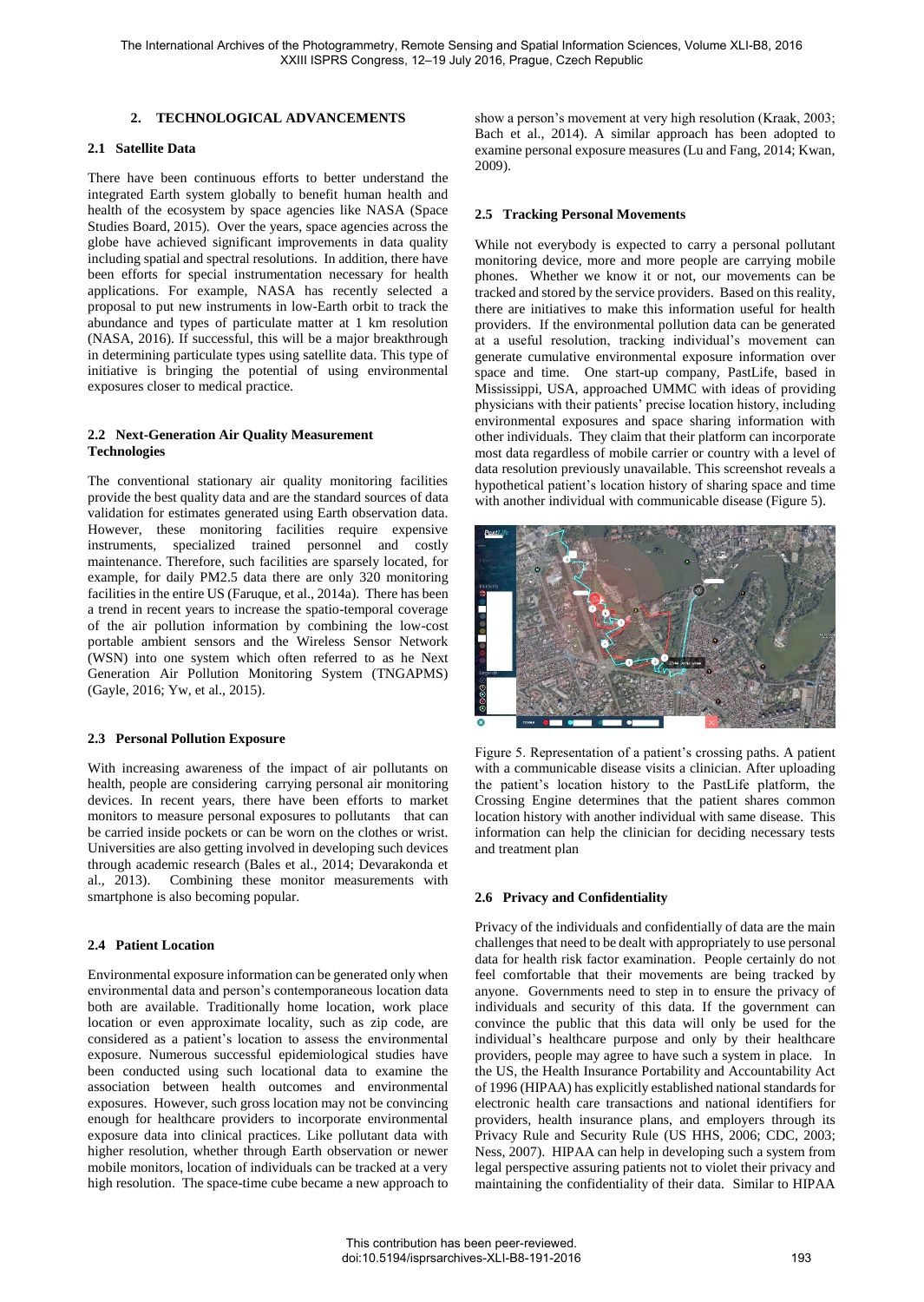in the US, other countries have established their standards for protecting personal information for electronic records, such as the Personal Information Protection and Electronic Documents Act (PIPEDA) in Canada (Department of Justice Canada, 2000), the Data Protection Directive (Directive 95/46/EC) of the European Union (EU) (FRA, 2014), which could serve as another legal framework to generate personal exposure data as a health risk factor.

# **3. CONCLUSIONS**

In order to incorporate environmental exposure data into clinical practice, reliable environmental data and patient's location during the time of exposure are necessary. Technological advances are making it possible to collect personal level pollution exposure with very detail locations using personal pollution monitoring devices. However, it is very unlikely that the entire population will carry a personal pollution monitoring device. On the other hand, the Earth observation-based environmental data improving in quality as well as spatial resolution. The Next-Generation Air Quality Measurement Technologies can provide additional data for validating Earth observation-based estimates and hence can assist to further improve the quality of environmental data for broader spatial coverage. The other required data component, the patient location, can be precisely collected by utilizing wireless tracking technology. However, utilization of such data for mass people must be approved by the government while ensuring individuals' privacy and confidentiality of their data. Given the technological advancements in environmental and individual location data collection, it can be assumed that using environmental exposures to identify patient's disease risk factor may not be far. However, it is up to the geospatial scientist community who are engaged in health application research to make this happen sooner than later. .

# **REFERENCES**

Anenberg, S.C., Horowitz, L.W., Tong, D.Q. & West, J.J., 2010. An estimate of the global burden of anthropogenic ozone and fine particulate matter on premature human mortality using atmospheric modeling. Environmental health perspectives, 118 (9), 1189.

Apte, J.S., Marshall, J.D., Cohen, A.J. & Brauer, M., 2015. Addressing global mortality from ambient pm2. 5. Environmental science & technology, 49 (13), 8057-8066.

Baccarelli, A. and Ghosh, S., 2012. Environmental exposures, epigenetics and cardiovascular disease. Current opinion in clinical nutrition and metabolic care, 15(4), p.323.

Bach, B., Dragicevic, P., Archambault, D., Hurter, C. & Carpendale, S., 2014. A review of temporal data visualizations based on space-time cube operations. In Eurographics conference on visualization. The Eurographics Association 2014.

Bach, B., Dragicevic, P., Archambault, D., Hurter, C. and Carpendale, S., 2014, June. A review of temporal data visualizations based on space-time cube operations. In Eurographics conference on visualization. The Eurographics Association 2014.

Bales, E., Nikzad, N., Ziftci, C., Quick, N., Griswold, W. & Patrick, K., 2014. Personal pollution monitoring: Mobile realtime air-quality in daily life. http://cseweb.ucsd.edu/~earrowsm/TR.pdf.

Bollati, V. and Baccarelli, A., 2010. Environmental epigenetics. Heredity, 105(1), pp.105-112.

Bousquet, J., Burney, P.G., Zuberbier, T., Cauwenberge, P.V., Akdis, C.A., Bindslev‐Jensen, C., Bonini, S., Fokkens, W.J., Kauffmann, F., Kowalski, M.L. and Lodrup‐Carlsen, K., 2009. GA2LEN (Global Allergy and Asthma European Network) addresses the allergy and asthma 'epidemic'. Allergy, 64(7), pp.969-977.

Burney, P.G.J., Newson, R.B., Burrows, M.S. and Wheeler, D.M., 2008. The effects of allergens in outdoor air on both atopic and nonatopic subjects with airway disease. Allergy, 63(5), pp.542-546.

CDC, 2000. Gene-Environment Interaction Fact Sheet, Office of Genetics and Disease Prevention, August 2000. http://www.ashg.org/pdf/cdc%20geneenvironment%20interaction%20fact%20sheet.pdf

CDC, 2003. HIPAA privacy rule and public health. Guidance from CDC and the US Department of Health and Human Services. MMWR: Morbidity and mortality weekly report, 52(Suppl. 1), 1-17.

Dales, R.E., Cakmak, S., Burnett, R.T., Judek, S., Coates, F. and Brook, J.R., 2000. Influence of ambient fungal spores on emergency visits for asthma to a regional children's hospital. American journal of respiratory and critical care medicine, 162(6), pp.2087-2090.

Department of Justice Canada, 2000. The Personal Information Protection and Electronic Documents Act (PIPEDA), Bill C-6. Amended on June 23, 2015. https://www.priv.gc.ca/leg\_c/r\_o\_p\_e.asp.

Devarakonda, S., Sevusu, P., Liu, H., Liu, R., Iftode, L. & Nath, B., 2013. Real-time air quality monitoring through mobile sensing in metropolitan areas. Proceedings of the 2nd ACM SIGKDD International Workshop on Urban Computing, ACM 15. http://www.cs.rutgers.edu/~iftode/UrbComp\_2013.pdf.

Faruque F.S., Brackin M.N., Brackin B.T., Marshall G.D. 2014b. Geographic distribution of mold spores associated with health effects. 313153. American Public Health Association (APHA) 142nd Annual Meeting and Exposition, New Orleans, Louisiana, USA, November 15-19, 2014.

Faruque, F.S., Li, H., Williams, W.B., Waller, L.A., Brackin, B.T., Zhang, L., Grimes, K.A. & Finley, R.W., 2014a. GeoMedStat: An integrated spatial surveillance system to track air pollution and associated healthcare events. Geospatial health, 8 (3), 631-646.

FRA (European Union Agency for Fundamental Rights), 2014. Handbook on European data protection law, Luxembourg: Publications Office of the European Union, ISBN 978-92-871- 9934-8.

Gayle, H., 2016. Next-generation air measurement technologies. EPA Office of Research and Development. https://cfpub.epa.gov/si/si\_public\_file\_download.cfm?p\_downl oad id=527435.